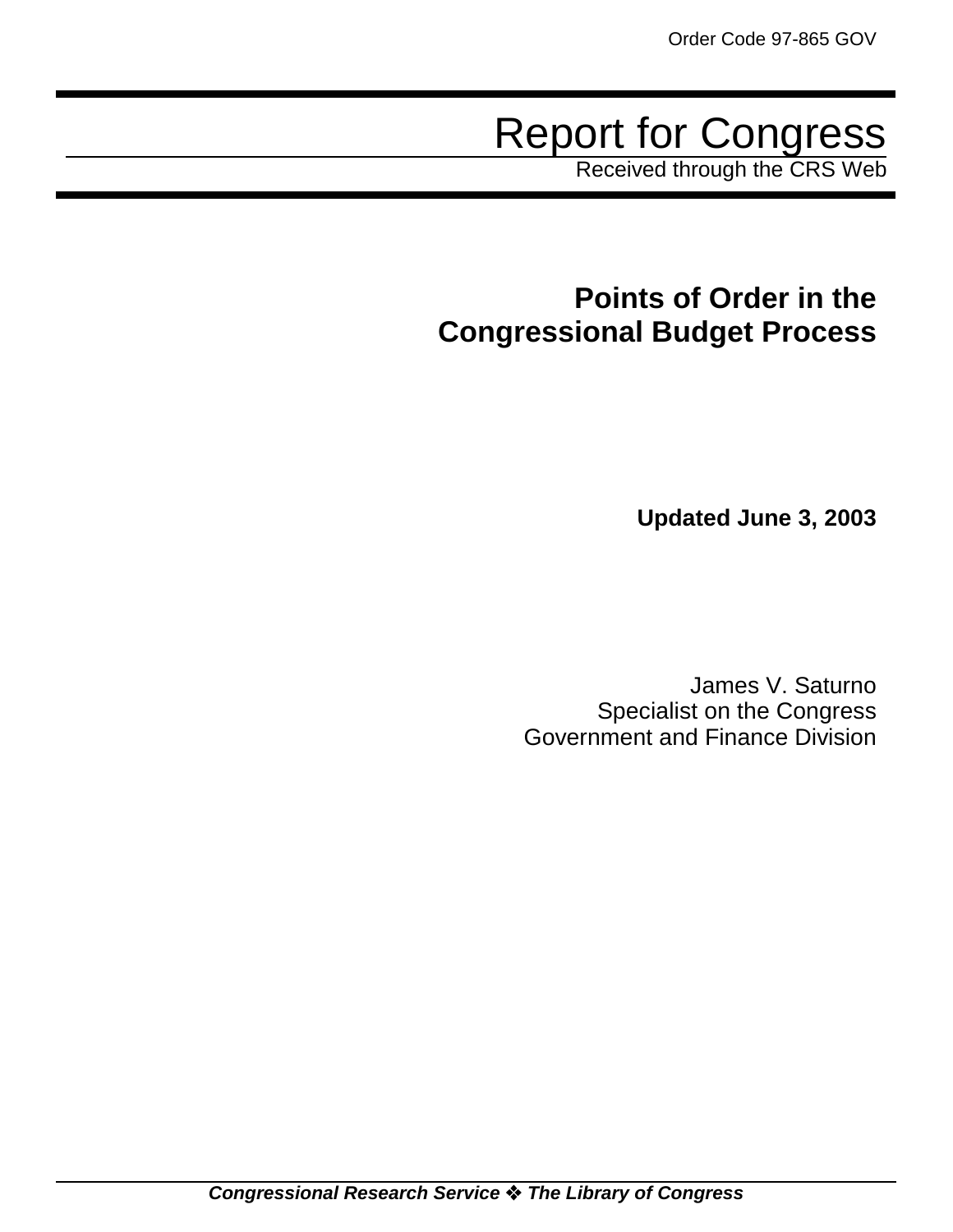## Points of Order in the Congressional Budget Process

### **Summary**

The Congressional Budget Act of 1974 (Titles I-IX of P.L. 93-344, as amended) created a process that Congress uses each year to establish and enforce the parameters for budgetary legislation. Enforcement is accomplished through the use of points of order, and through the reconciliation process. Points of order are prohibitions against certain types of legislation or congressional actions. These prohibitions are enforced when a Member raises a point of order against legislation that may violate these rules when it is considered by the House or Senate.

This report summarizes points of order under the Congressional Budget Act of 1974, as amended, as well as related points of order established in the Budget Enforcement Act of 1990 (P.L. 101-508) and those established in the budget resolution adopted by Congress in 2003 (H.Con.Res. 95, 108<sup>th</sup> Congress). In addition, it describes how points of order are applied and the processes used for their waiver in the House and Senate.

This report will be updated to reflect any additions or further changes to these points of order.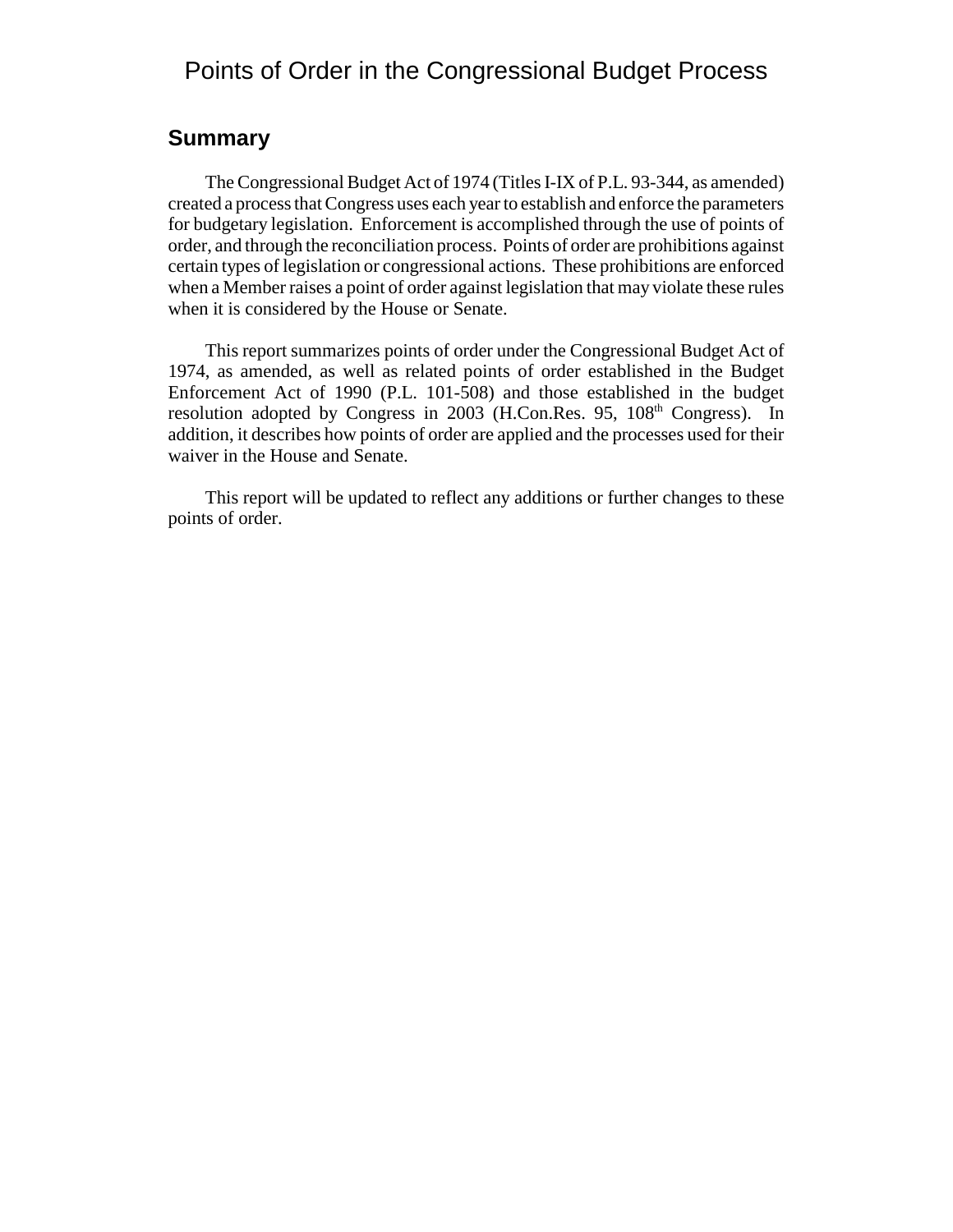## **Contents**

## **List of Tables**

| Table 1. Points of Order Under the Congressional Budget                   |  |
|---------------------------------------------------------------------------|--|
|                                                                           |  |
| Table 2. Points of Order Under H.Con.Res. 95 (108 <sup>th</sup> Congress) |  |
|                                                                           |  |
| Table 3. Point of Order Under P.L. 101-508                                |  |
|                                                                           |  |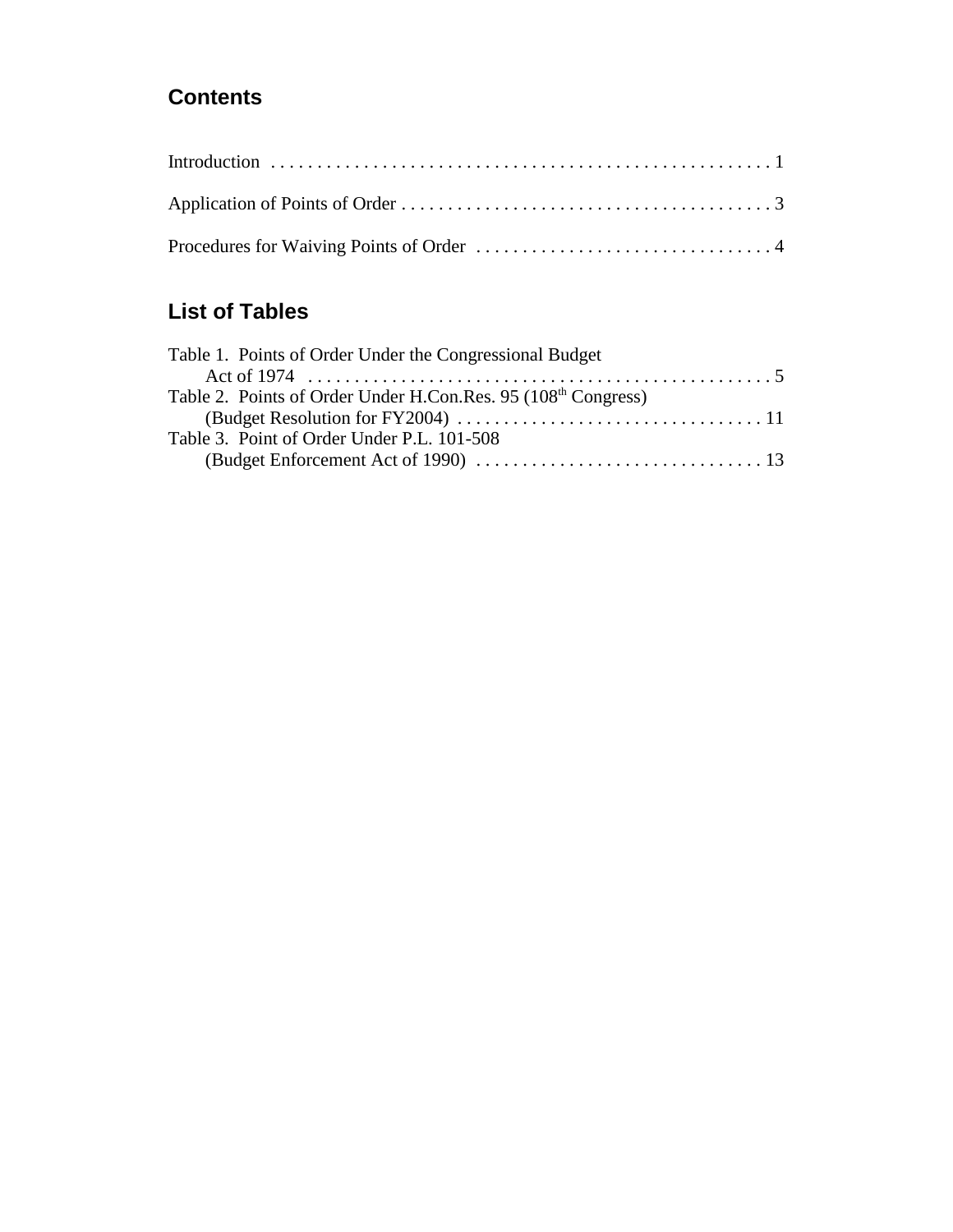## Points of Order in the Congressional Budget Process

## **Introduction**

The Congressional Budget Act of  $1974<sup>1</sup>$  established the basic framework that is used today for congressional consideration of budget and fiscal policy. The Act provided for the adoption of a concurrent resolution on the budget (budget resolution) as a mechanism for coordinating congressional budgetary decision making. This process supplements other House and Senate procedures for considering spending and revenue legislation by allowing Congress to establish and enforce parameters with which those separate pieces of budgetary legislation must be consistent. The parameters are established each year when Congress adopts the budget resolution, setting forth overall levels for new budget authority, outlays, revenues, deficit, and debt.

These overall spending levels are then allocated to the various committees in the House and Senate responsible for spending legislation. The overall levels and allocations are then enforced through the use of points of order, and through implementing legislation, such as that enacted through the reconciliation process.2 Points of order are prohibitions against certain types of legislation or congressional actions. These prohibitions are enforced when a Member raises a point or order against legislation that is alleged to violate these rules when it is considered by the House or Senate. Points of order are not self-enforcing. A point of order must be raised by a Member on the floor of the chamber before the presiding officer can rule on its application, and thus for its enforcement.

<sup>&</sup>lt;sup>1</sup>The Congressional Budget Act (Titles I-IX of P.L. 93-344) has been amended on a number of occasions since its enactment. The most salient of the modifications has been as a result of the Balanced Budget and Emergency Deficit Control Act of 1985 (P.L. 99-177, also known as Gramm-Rudman-Hollings or GRH); The Balanced Budget and Emergency Deficit Control Reaffirmation Act of 1987 (P.L. 100-119); The Budget Enforcement Act of 1990 (Title XIII of the Omnibus Budget Reconciliation Act of 1990, P.L. 101-508); Title XIV of the Omnibus Budget Reconciliation Act of 1993 (P.L. 103-66); and Title X of the Balanced Budget Act of 1997 (P.L. 105-33).

<sup>&</sup>lt;sup>2</sup>The reconciliation process is an optional procedure set forth in Sec. 310 of the Congressional Budget Act. First used in 1980, reconciliation is a two-step process triggered when the budget resolution includes instructions to one or more committee(s) directing them to recommend changes in revenue or spending laws necessary to achieve the overall levels agreed to. The recommendations are then considered in one or more reconciliation measures under expedited procedures. Certain features of the reconciliation process are enforced by points of order that are included in this report. For more on the reconciliation process generally, see CRS Report 98-720, *Manual on the Federal Budget Process*, by Robert Keith and Allen Schick.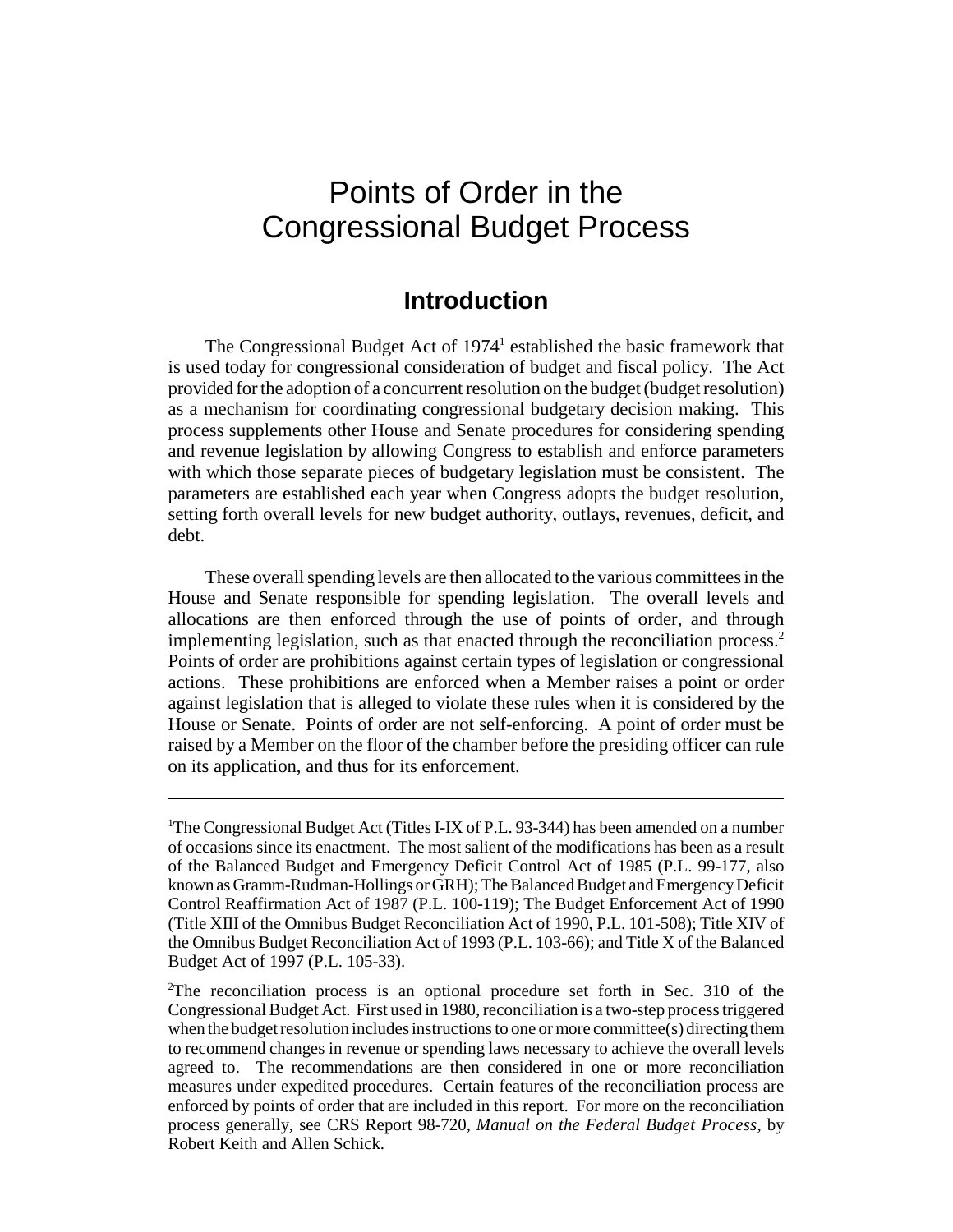Although the congressional budget process encompasses myriad procedures dealing with spending, revenue, and debt legislation, this paper focuses only on that portion of the process that stems from the Congressional Budget Act. The tables below list the points of order currently included in the Congressional Budget Act (**Table 1**), as well as related points of order established in the FY2004 budget resolution (**Table 2**), and the Budget Enforcement Act of 1990 (**Table 3**) that pertain to the consideration, contents, or implementation of the budget resolution.

Points of order are typically in the form of a provision stating that "it shall not be in order" for the House or Senate to take a specified action or consider certain legislation that is inconsistent with the requirements of the Budget Act. There are other provisions of the Act, formulated differently, that establish various requirements or procedures, particularly concerning the contents and consideration of the budget resolution or reconciliation legislation. These provisions, however, are not typically enforced through points of order, and are not included here.<sup>3</sup>

As amended through the Balanced Budget Act of 1997, points of order in the Congressional Budget Act are permanent. None of the provisions listed in **Table 1** is scheduled to expire, although for some points of order the requirement for a threefifths waiver vote in the Senate is not permanent. For points of order identified in Section  $904(c)(2)$  the three-fifths requirement is currently scheduled to expire September 30, 2008.<sup>4</sup> In addition, several points of order have limited applicability or have been rendered moot by the expiration of limits they were intended to enforce.<sup>5</sup> The freestanding point of order protecting the Social Security trust fund in the House established in the Budget Enforcement Act (**Table 3**) is permanent. However, other points of order established under recent budget resolutions have various sunset provisions or limited application (see **Table 2** for current examples).

<sup>&</sup>lt;sup>3</sup>For example, the prohibition against motions to recommit concurrent resolutions on the budget in the House under Section  $305(a)(2)$  of the Act is typically not counted as a separate point of order. Likewise, the requirement under section 308(a) of the Act for reports on legislation to include cost estimates is not formulated as a point of order, although the House has deemed it necessary to formally waive the provision on occasion.

<sup>&</sup>lt;sup>4</sup>As originally provided in Title X of the Balanced Budget Act of 1997, the three-fifths requirement expired on Sept. 30, 2002. The Senate subsequently adopted S.Res. 304 on Oct. 16, 2002, renewing the three-fifths requirement for all of the points of order identified in Sec.  $904(c)(2)$  (except for Sec.  $302(f)(2)(B)$ ) through Apr. 15, 2003. The current expiration of Sept. 30, 2008, is established in Sec. 503 of H.Con.Res. 95 ( $108<sup>th</sup>$  Congress).

<sup>5</sup> The expiation of the provisions of the Balanced Budget and Emergency Deficit Control Act has rendered a number of points of order moot. For example, points of order provided in the Congressional Budget Act to allow the Senate to enforce discretionary spending limits (Sec. 312(b)) or maximum deficit amounts (Sec. 312(c)) have been rendered moot because no statute currently specifies such a limit or amount. Likewise, the expiration of procedures provided in Secs. 251 and 252 of the Balanced Budget and Emergency Deficit Control Act renders moot the point of order established in H.Con.Res. 290 ( $106<sup>th</sup>$  Congress) concerning the use of emergency designations in the Senate to exempt spending so designated from certain procedural consequences.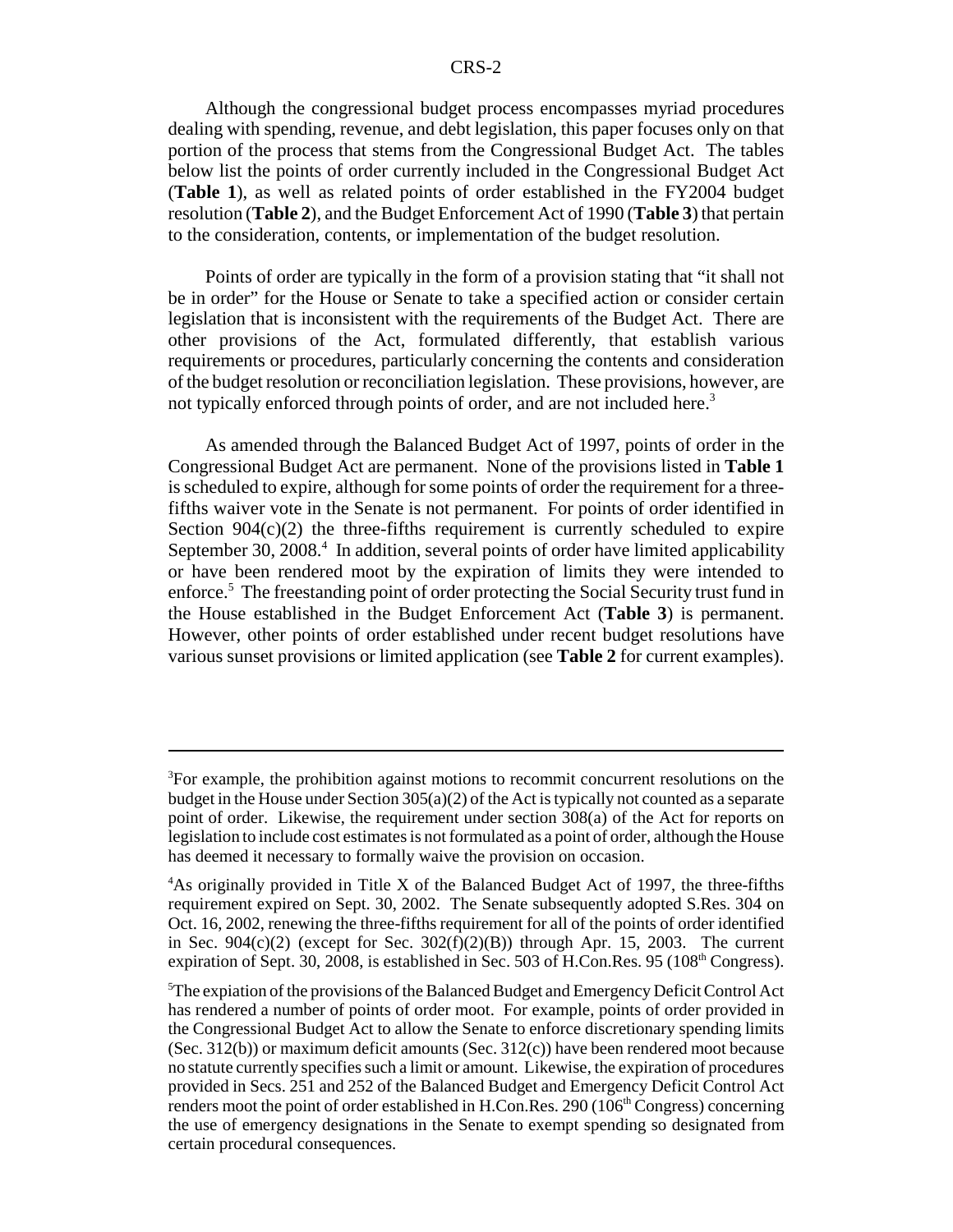## **Application of Points of Order**

Most points of order in the Budget Act apply to measures as a whole, as well as to motions, amendments, or conference reports to those measures. When a point of order is sustained against consideration of some matter, the effect is that the matter in question falls.

The application of points of order in the House is clarified in Section 315 of the Budget Act. This provision states that for cases in which a measure is considered pursuant to a special rule, a point of order which would ordinarily lie against a bill "as reported" would instead be considered to apply to the text made in order by the rule as original text for purposes of amendment. In this way, no point of order would be considered as applying (and no waiver would be required) if a substitute resolved the problem.

Similarly, the effect of a point of order in the Senate is clarified under Section 312(f) which provides that when a point of order against a measure is sustained, the measure is recommitted to the appropriate committee for any further consideration. This allows the Senate an opportunity to remedy the problem which caused the point of order. Section 312(d) is also designed to provide the Senate with the opportunity to remedy a problem that would provoke a point of order. This provision states that a point of order may not be raised against a measure, amendment, motion, or conference report while an amendment or motion which would remedy the problem is pending.

Section 312(e) clarifies that any point of order which would apply in the Senate against an amendment also applies against amendments between the Houses. Further, this section also states that the effect would "be the same as if the Senate had disagreed to the amendment." This would allow the Senate to keep the underlying measure pending, and thus retain the ability to resolve their differences with the House. This provision therefore means that any resolution of the differences between the House and Senate passed versions of a measure, whether it is in the form of a conference report or not, must adhere to the provisions of the Budget Act.

There are exceptions to the general principle of applying points of order to measures as a whole. The most salient is probably Section 313, the so-called Byrd Rule. This section applies to matter "contained in any title or provision" in a reconciliation bill or resolution (or conference report thereon), as well as any amendment or motion. If a point of order is sustained under this section, only the provision in question is stricken, or the amendment or motion falls.<sup>6</sup> Several of the points of order in the Senate established under recent budget resolutions (currently sections  $501(b)$  and  $502(c)$  of H.Con.Res. 95 (108<sup>th</sup> Congress)) have been written so that they apply to individual provisions rather than the measure as a whole, in the manner provided in Section 313(e) of the Budget Act. The point of order against emergency spending designations (Section  $502(c)(5)$  of H.Con.Res. 95 (108<sup>th</sup>) Congress)) further provides that, if sustained, the effect of this point of order is that

<sup>6</sup> Section 313(d) provides a special procedure for further consideration of a measure should a point of order under this section be sustained against a provision in a conference report.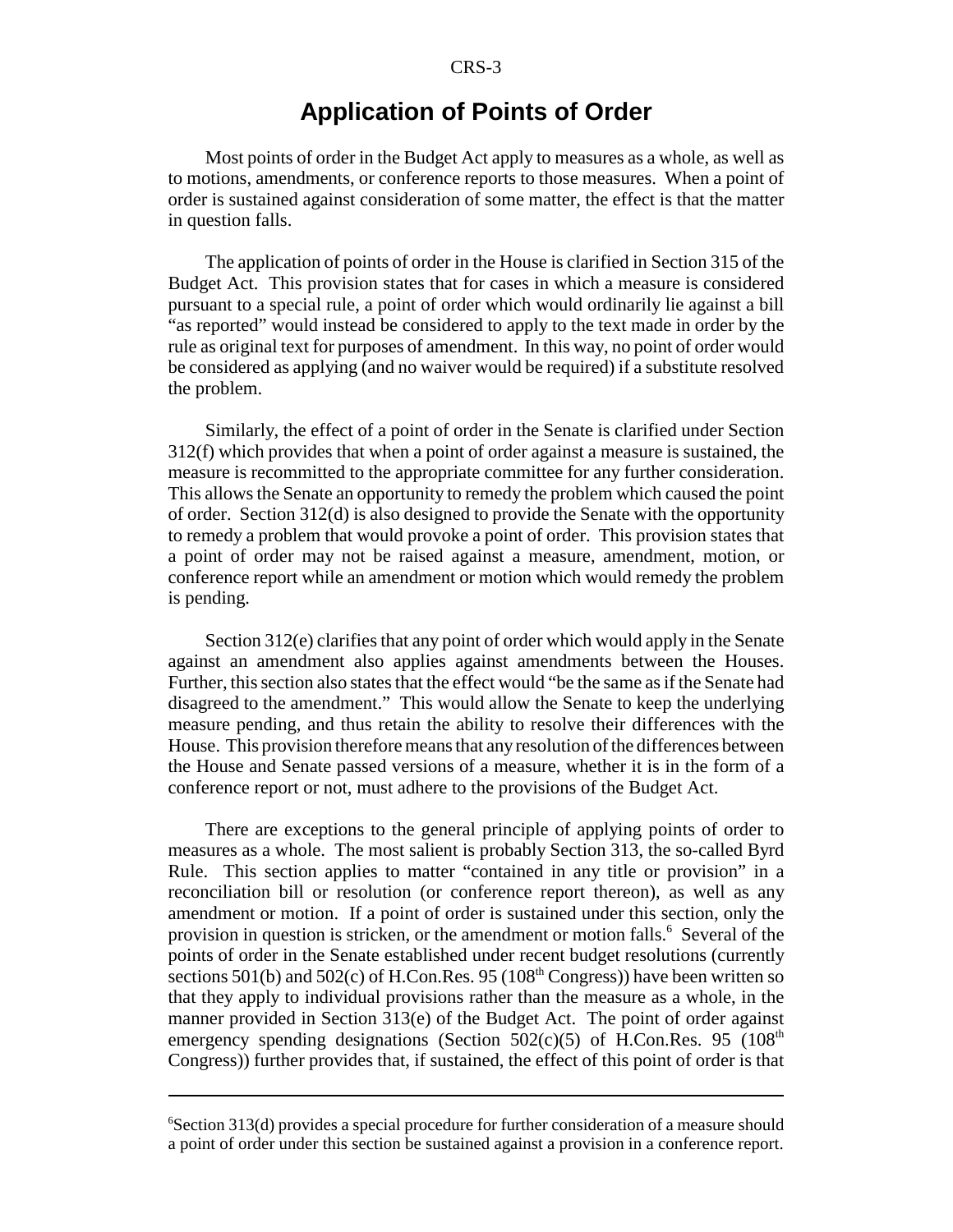a provision making an emergency designation shall be stricken and may not be offered as an amendment from the floor.

## **Procedures for Waiving Points of Order**

The Congressional Budget Act sets forth certain procedures, under Section 904, for waiving points of order under the Act. These waiver procedures apply in the Senate only. Under these procedures, a Senator may make a motion to waive the application of a point of order either preemptively before it can be raised, or after it is raised, but before the presiding officer rules on its merits.<sup>7</sup>

In the Senate, most points of order under the Budget Act may be waived by a vote of at least three-fifths of all Senators duly chosen and sworn (60 votes if there are no vacancies) (see **Table 1**). Three-fifths waivers were first established under the Balanced Budget and Emergency Deficit Control Act of 1985 although many have been extended and modified through the further changes in the budget process, and are currently scheduled to expire September 30, 2008.<sup>8</sup> A three-fifths threshold has also been required for the Senate to waive the application of many of the points of order established in recent budget resolutions, including the current PAYGO point of order, established in H.Con.Res. 95 (108th Congress). As with other provisions of Senate rules, Budget Act points of order also may be waived by unanimous consent.

In the House, Budget Act points of order are typically waived by the adoption of "special rules"—simple resolutions reported from the House Rules Committee to provide for consideration of legislation by the House—although other means (such as unanimous consent or suspension of the rules) may also be used. A waiver may be used to protect a bill, specified provision(s) in a bill, or an amendment from a point of order that could be raised against it. Waivers may be granted for one or more amendments even if they are not granted for the underlying bill. The House may waive the application of one or more specific points of order, or they may include a "blanket waiver," that is, a waiver that would protect a bill, provision, or amendment from any point of order.

<sup>&</sup>lt;sup>7</sup>In the case of points of order under Sect. 313 of the Budget Act (and by extension, under Secs. 501(b) and 502(c) of H.Con.Res. 95 ( $108<sup>th</sup>$  Congress) as well), a single point of order may be raised against several provisions. The Presiding Officer may sustain the point of order "as to some or all of the provisions," and a motion to waive the point of order may, likewise, be made concerning some or all of the provisions against which the point of order was raised.

<sup>&</sup>lt;sup>8</sup>As originally provided in Title X of the Balanced Budget Act of 1997, the three-fifths requirement expired on Sept. 30, 2002. The Senate subsequently adopted S.Res. 304 on Oct. 16, 2002, renewing the three-fifths requirement for all of the points of order identified in Sec.  $904(c)(2)$  (except for Sec.  $302(f)(2)(B)$ ) through Apr. 15, 2003. The current expiration of Sept. 30, 2008, is established in Sec. 503 of H.Con.Res. 95 ( $108<sup>th</sup>$  Congress).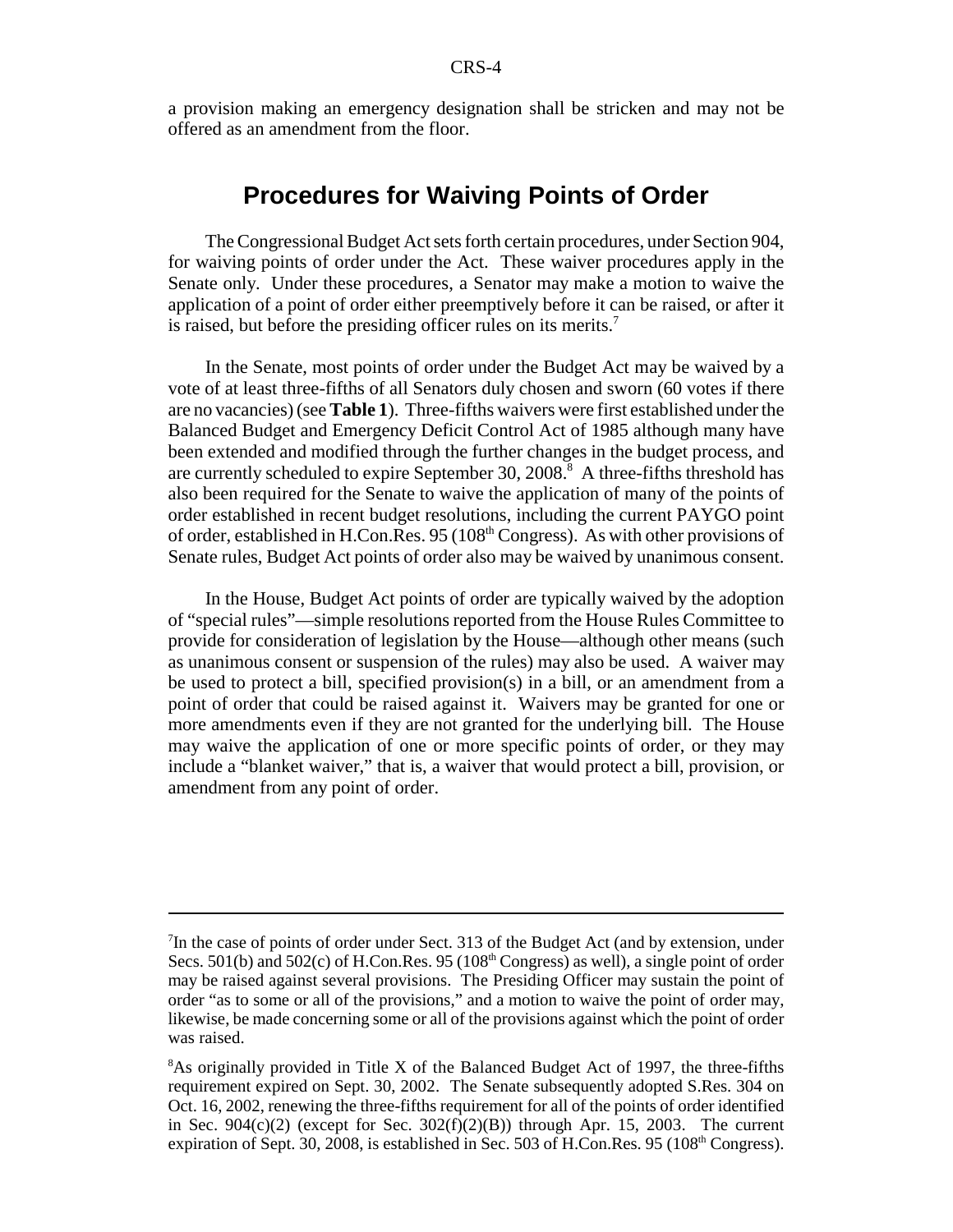| Table 1. Points of Order Under the Congressional Budget |  |
|---------------------------------------------------------|--|
| <b>Act of 1974</b>                                      |  |

| <b>Section</b> | <b>Description</b>                                                                                                                                                                                                                                                                                                                                                                           | <b>Application</b>                                                                   | <b>Senate</b><br><b>Waiver Vote</b> <sup>a</sup> |
|----------------|----------------------------------------------------------------------------------------------------------------------------------------------------------------------------------------------------------------------------------------------------------------------------------------------------------------------------------------------------------------------------------------------|--------------------------------------------------------------------------------------|--------------------------------------------------|
| 301(g)         | In the Senate, prohibits consideration<br>of a budget resolution using more<br>than one set of economic<br>assumptions.                                                                                                                                                                                                                                                                      | <b>Budget</b><br>resolution,<br>amendment,<br><sub>or</sub><br>conference<br>report. | Simple<br>majority.                              |
| 301(i)         | In the Senate, prohibits consideration<br>of a budget resolution that would<br>decrease the Social Security surplus<br>in any fiscal year covered by the<br>resolution.                                                                                                                                                                                                                      | <b>Budget</b><br>resolution,<br>amendment,<br>motion, or<br>conference<br>report.    | Three-fifths*                                    |
| 302(c)         | Prohibits the consideration of any<br>measure within the jurisdiction of the<br>House or Senate Appropriations<br>Committees that provides new budget<br>authority for a fiscal year until the<br>committee makes the suballocation<br>required by Section 302(b).                                                                                                                           | Bill, joint<br>resolution,<br>amendment,<br>motion, or<br>conference<br>report.      | Three-fifths*                                    |
| 302(f)(1)      | In the House, after action on a budget<br>resolution is completed, prohibits<br>consideration of legislation providing<br>new budget authority for any fiscal<br>year that would cause the applicable<br>allocation of new budget authority<br>made pursuant to Section $302(a)$ or<br>(b) for the first fiscal year or for the<br>total of all fiscal years to be<br>exceeded. <sup>b</sup> | Bill, joint<br>resolution,<br>amendment,<br><sub>or</sub><br>conference<br>report.   | n/a                                              |
| 302(f)(2)(A)   | In the Senate, after a budget<br>resolution is agreed to, prohibits<br>consideration of legislation (from any<br>committee other than the<br>Appropriations Committee) that<br>would cause the applicable allocation<br>of new budget authority or outlays<br>made pursuant to Section $302(a)$ for<br>the first fiscal year or for the total of<br>all fiscal years to be exceeded.         | Bill, joint<br>resolution,<br>amendment,<br>motion, or<br>conference<br>report.      | Three-fifths*                                    |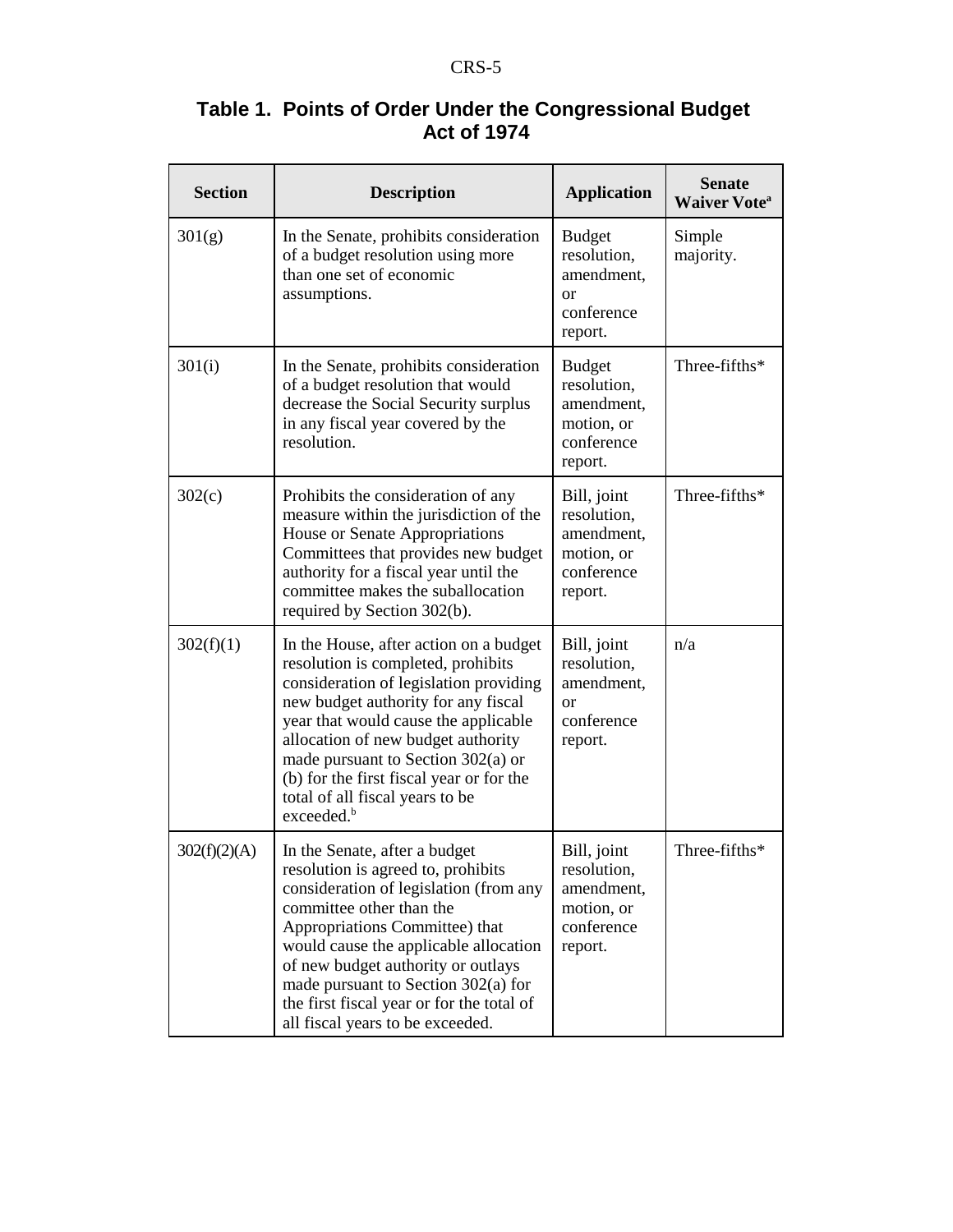| <b>Section</b> | <b>Description</b>                                                                                                                                                                                                                                                                                                                                                                                                                                                                    | <b>Application</b>                                                                                        | <b>Senate</b><br><b>Waiver Vote</b> <sup>a</sup> |
|----------------|---------------------------------------------------------------------------------------------------------------------------------------------------------------------------------------------------------------------------------------------------------------------------------------------------------------------------------------------------------------------------------------------------------------------------------------------------------------------------------------|-----------------------------------------------------------------------------------------------------------|--------------------------------------------------|
| 302(f)(2)(B)   | In the Senate, after a budget<br>resolution has been agreed to,<br>prohibits consideration of legislation<br>from the Appropriations Committee<br>that would cause the applicable<br>suballocation of new budget<br>authority or outlays made pursuant to<br>Section 302(b) to be exceeded.                                                                                                                                                                                           | Bill, joint<br>resolution,<br>amendment,<br>motion, or<br>conference<br>report.                           | Three-fifths*c                                   |
| 303(a)         | Prohibits consideration of legislation<br>providing new budget authority, an<br>increase or decrease in revenues, an<br>increase or decrease in the public<br>debt limit, new entitlement authority<br>(in the Senate only), or an increase or<br>decrease in outlays (in the Senate<br>only) for a fiscal year until a<br>concurrent resolution for that fiscal<br>year (or, in the Senate, a budget<br>resolution covering that fiscal year)<br>has been agreed to. <sup>b, d</sup> | Bill, joint<br>resolution,<br>amendment,<br>motion, or<br>conference<br>report.                           | Simple<br>majority                               |
| 305(a)(4)      | In the House, prohibits consideration<br>of amendments to a budget resolution<br>relating to certain economic goals if<br>the budget resolution does not set<br>forth such goals, and requires such<br>amendments, if in order, to be<br>germane.                                                                                                                                                                                                                                     | Amendment<br>to a budget<br>resolution.                                                                   | n/a                                              |
| 305(b)(2)      | In the Senate, prohibits the<br>consideration of nongermane<br>amendments to budget resolutions<br>(Section 310(e) applies this<br>prohibition to amendments to<br>reconciliation legislation as well). <sup>e</sup>                                                                                                                                                                                                                                                                  | Amendment<br>to a budget<br>resolution<br>(or to<br>reconciliation<br>legislation).                       | Three-fifths                                     |
| 305(c)(4)      | In the Senate, prohibits consideration<br>of nongermane amendments to<br>amendments in disagreement to a<br>budget resolution (Section $310(e)$<br>applies this prohibition to<br>amendments in disagreement to<br>reconciliation legislation as well).                                                                                                                                                                                                                               | Amendment<br>1n<br>disagreement<br>to a budget<br>resolution<br>(or to<br>reconciliation<br>legislation). | Three-fifths                                     |
| 305(d)         | In the Senate, prohibits a vote on a<br>budget resolution unless the figures<br>contained in the resolution are<br>mathematically consistent.                                                                                                                                                                                                                                                                                                                                         | <b>Budget</b><br>resolution or<br>conference<br>report.                                                   | Simple<br>majority                               |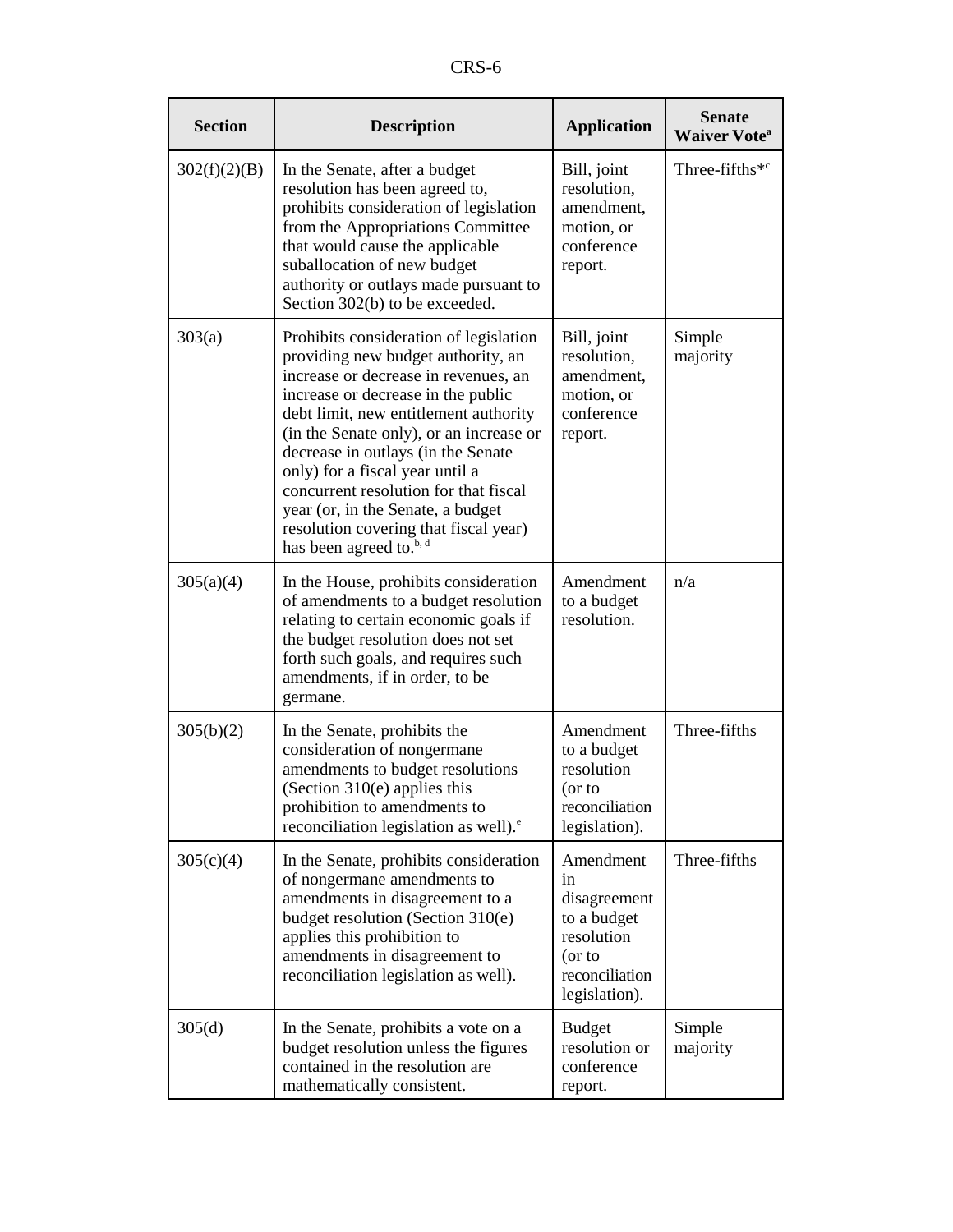| <b>Section</b> | <b>Description</b>                                                                                                                                                                                                                                                                          | <b>Application</b>                                                              | <b>Senate</b><br><b>Waiver Vote</b> <sup>a</sup> |
|----------------|---------------------------------------------------------------------------------------------------------------------------------------------------------------------------------------------------------------------------------------------------------------------------------------------|---------------------------------------------------------------------------------|--------------------------------------------------|
| 306            | Prohibits consideration of matters<br>within the jurisdiction of the House<br>or Senate Budget Committee except<br>when it is a measure reported by the<br>committee, or the committee is<br>discharged from further<br>consideration of the measure, or an<br>amendment to such a measure. | Bill,<br>resolution,<br>amendment,<br>motion, or<br>conference<br>report.       | Three-fifths                                     |
| 309            | In the House, prohibits consideration<br>of an adjournment resolution for<br>more than three calendar days during<br>July until the House has approved all<br>regular appropriations bills for the<br>upcoming fiscal year.                                                                 | Resolution.                                                                     | n/a                                              |
| 310(d)         | Prohibits the consideration of<br>amendments to reconciliation<br>legislation that would increase the<br>deficit either by increasing outlays or<br>reducing revenues, except that in the<br>Senate a motion to strike a provision<br>shall always be in order.                             | Amendment.                                                                      | Three-fifths                                     |
| 310(e)         | In the Senate, prohibits consideration<br>of nongermane amendments to<br>reconciliation legislation or to<br>amendments in disagreement to<br>reconciliation (by reference to<br>Sections 305(b)(2) and 305(c)(4)). <sup>e</sup>                                                            | Amendment.                                                                      | Three-fifths                                     |
| 310(f)         | In the House, prohibits consideration<br>of an adjournment resolution of more<br>than three calendar days during July<br>until the House has completed action<br>on any required reconciliation<br>legislation.                                                                             | Resolution.                                                                     | n/a                                              |
| 310(g)         | Prohibits the consideration of<br>reconciliation legislation that<br>contains recommendations with<br>respect to Social Security.                                                                                                                                                           | Bill, joint<br>resolution,<br>amendment,<br>motion, or<br>conference<br>report. | Three-fifths*                                    |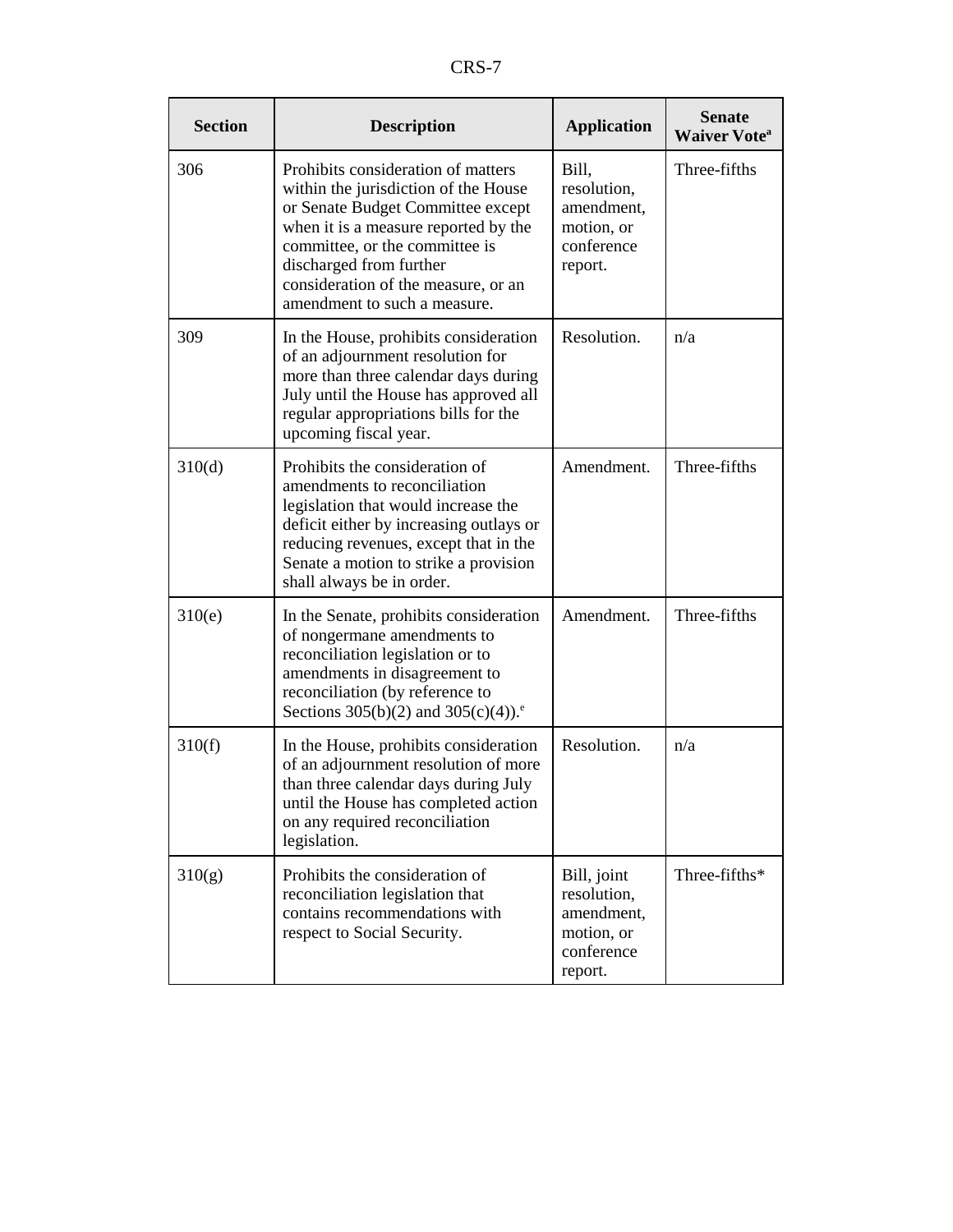| <b>Section</b> | <b>Description</b>                                                                                                                                                                                                                                                                                                                                                                                                        | <b>Application</b>                                                                   | <b>Senate</b><br><b>Waiver Vote</b> <sup>a</sup> |
|----------------|---------------------------------------------------------------------------------------------------------------------------------------------------------------------------------------------------------------------------------------------------------------------------------------------------------------------------------------------------------------------------------------------------------------------------|--------------------------------------------------------------------------------------|--------------------------------------------------|
| 311(a)(1)      | In the House, prohibits consideration<br>of legislation that would cause new<br>budget authority or outlays to exceed<br>or revenues to fall below the levels<br>set forth in the budget resolution for<br>the first fiscal year or for the total of<br>all fiscal years for which allocations<br>are made pursuant to Section 302<br>$(a)$ . <sup>b, f</sup>                                                             | Bill, joint<br>resolution,<br>amendment,<br>motion, or<br>conference<br>report.      | n/a                                              |
| 311(a)(2)      | In the Senate, prohibits consideration<br>of legislation that would cause new<br>budget authority or outlays to exceed<br>the levels set forth in the budget<br>resolution for the first fiscal year, or<br>revenues to fall below the levels set<br>forth in the budget resolution for the<br>first fiscal year or for the total of all<br>fiscal years for which allocations are<br>made pursuant to Section $302(a)$ . | Bill, joint<br>resolution,<br>amendment,<br>motion, or<br>conference<br>report.      | Three-fifths*                                    |
| 311(a)(3)      | In the Senate, prohibits consideration<br>of legislation that would cause a<br>decrease in Social Security surpluses<br>or an increase in Social Security<br>deficits relative to the level set forth<br>in the budget resolution for the first<br>fiscal year or for the total of all fiscal<br>years for which allocations are made<br>pursuant to Section 302(a).                                                      | Bill, joint<br>resolution,<br>amendment,<br>motion, or<br>conference<br>report.      | Three-fifths*                                    |
| 312(b)         | In the Senate, prohibits the<br>consideration of legislation that<br>would cause any of the discretionary<br>spending limits specified in Section<br>$251(c)$ of the Balanced Budget and<br>Emergency Deficit Control Act of<br>1985, as amended, to be exceeded. <sup><math>g</math></sup>                                                                                                                               | Bill, joint<br>resolution,<br>amendment,<br>motion, or<br>conference<br>report.      | Three-fifths*                                    |
| 312(c)         | In the Senate, prohibits consideration<br>of a budget resolution that provides<br>for a deficit in excess of the<br>maximum deficit amount specified in<br>the Balanced Budget and Emergency<br>Deficit Control Act of 1985, as<br>amended, for the first fiscal year set<br>forth in the resolution. <sup>h</sup>                                                                                                        | <b>Budget</b><br>resolution,<br>amendment,<br><sub>or</sub><br>conference<br>report. | Three-fifths*                                    |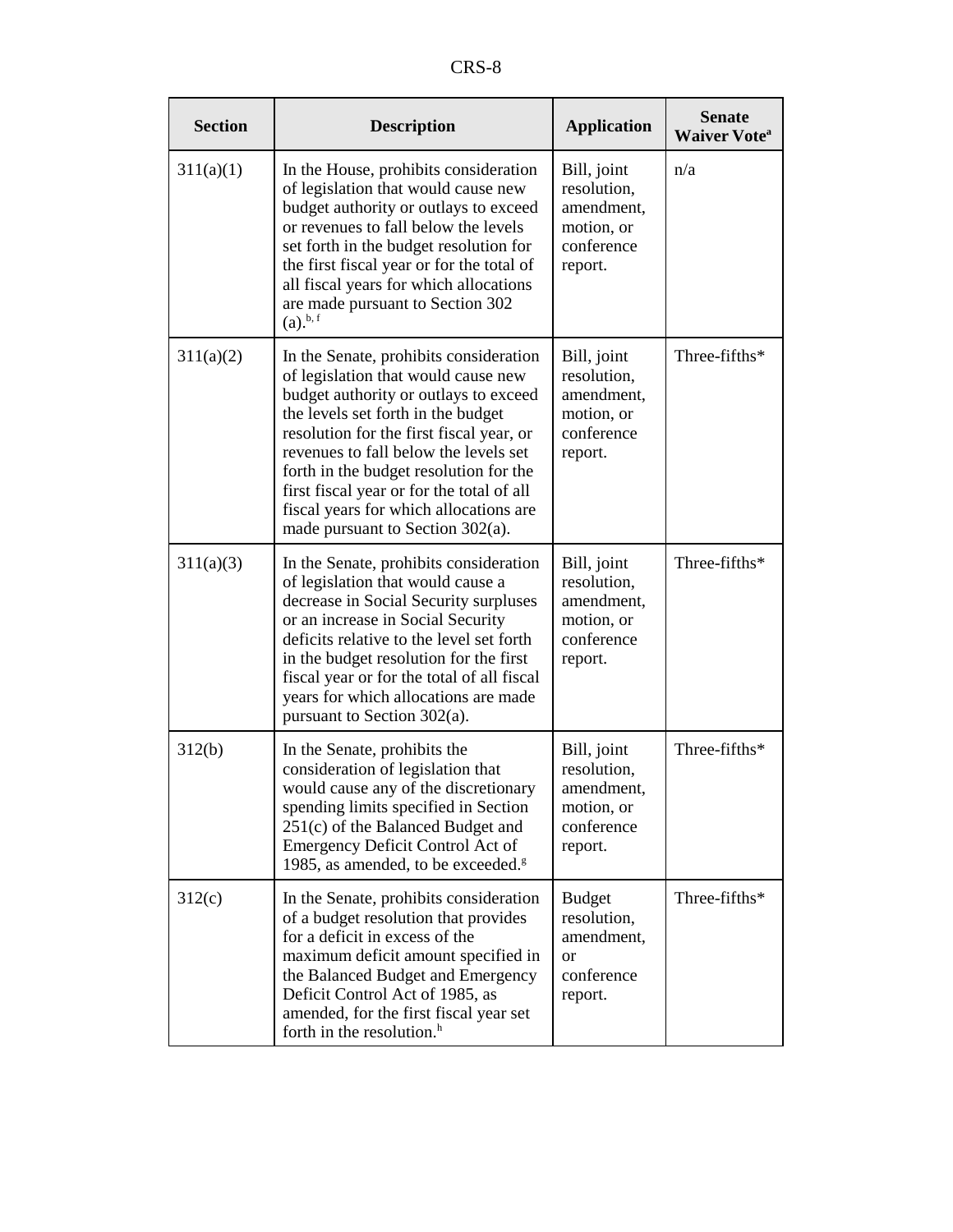| <b>Section</b> | <b>Description</b>                                                                                                                                                                                        | <b>Application</b>                                                                                                           | <b>Senate</b><br><b>Waiver Vote</b> <sup>a</sup> |
|----------------|-----------------------------------------------------------------------------------------------------------------------------------------------------------------------------------------------------------|------------------------------------------------------------------------------------------------------------------------------|--------------------------------------------------|
| 313            | In the Senate prohibits consideration<br>of extraneous provisions in<br>reconciliation legislation. <sup>i</sup>                                                                                          | Reconciliation<br>bill or<br>resolution<br>(any title or<br>provision),<br>amendment,<br>motion, or<br>conference<br>report. | Three-fifths                                     |
| 401(a)         | Prohibits consideration of legislation<br>providing new contract authority,<br>borrowing authority, or credit<br>authority not limited to amounts<br>provided in appropriations acts. <sup>j</sup>        | Bill, joint<br>resolution,<br>amendment,<br>motion, or<br>conference<br>report.                                              | Simple<br>majority                               |
| 401(b)         | Prohibits consideration of legislation<br>providing new entitlement authority<br>that is to become effective during the<br>current fiscal year. <sup>j</sup>                                              | Bill, joint<br>resolution,<br>amendment,<br>motion, or<br>conference<br>report.                                              | Simple<br>majority                               |
| 425(a)(1)      | Prohibits consideration of legislation<br>reported by a committee unless the<br>committee has published a statement<br>by CBO on the direct costs.                                                        | Bill, joint<br>resolution.                                                                                                   | Simple<br>majority                               |
| 425(a)(2)      | Prohibits consideration of legislation<br>that would increase the direct costs<br>of federal intergovernmental<br>mandates by an amount greater than<br>the thresholds specified in Section<br>$424(a)$ . | Bill, joint<br>resolution,<br>amendment,<br>motion, or<br>conference<br>report.                                              | Simple<br>majority                               |
| 426            | In the House, prohibits consideration<br>of a rule or order that would waive<br>the application of Section 425.                                                                                           | Resolution,<br>rule, order.                                                                                                  | n/a                                              |

- a. This column indicates the type of Senate vote (provided under section 904 of the Congressional Budget Act) necessary to approve a motion to waive the point of order listed. The term "simple majority" means that the provision may be waived by a majority vote of the Members voting, a quorum being present. The term "three-fifths" means that a motion to waive the provision must be approved by three-fifths of the Members "duly chosen and sworn." For those provisions, which are marked with an asterisk (\*), the three-fifths requirement is scheduled to expire on September 30, 2008, (under Section 904(e) and H.Con.Res. 95 (108<sup>th</sup> Congress)), reverting to simple majority at that time. The same voting requirement (either simple majority or three-fifths) would also apply to a vote to appeal a ruling of the chair connected with a point of order. The term "n/a" is used for those provisions that apply in the House only.
- b. Section 302(g) of the Congressional Budget Act (known as the Pay-As-You-Go exception) provides that sections  $301(f)(1)$ ,  $303(a)$  (after April 15), and  $311(a)$  shall not apply in the House to legislation (bill, joint resolution, amendment, or conference report) if for each fiscal year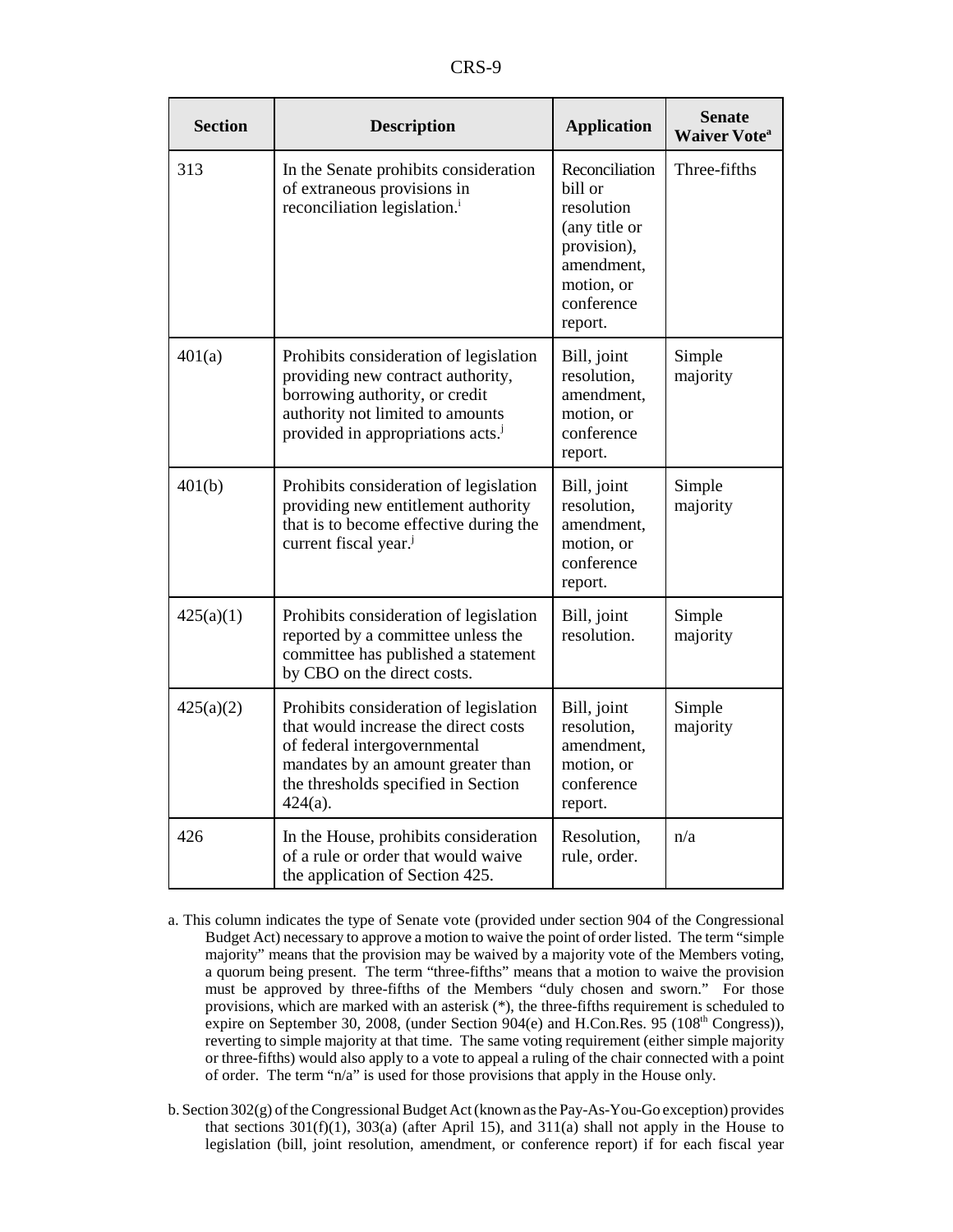covered by the most recently agreed to budget resolution such legislation would not increase the deficit if added to other changes in revenues or direct spending provided in the budget resolution pursuant to pay-as-you-go procedures included under Section 301(b)(8).

- c. The requirement for a three-fifths majority to waive the point of order under Section  $302(f)(2)(B)$ expired on September 30, 2002, as provided in Section 904(e) of the Budget Act, but was reestablished in H.Con.Res. 95 (108<sup>th</sup> Congress).
- d. Section 303(b) sets forth exceptions to the prohibitions under 303(a). In the House, the point of order does not apply to (1) advance discretionary new budget authority that first become available for the first or second fiscal year after the first fiscal year covered in a budget resolution; (2) revenue legislation that is to first become effective after the first fiscal year covered in a budget resolution; (3) general appropriations bills after May 15; or (4) any bill or joint resolution unless it is reported by a committee (see also table note <sup>b</sup> above for an additional exception to  $303(a)$  provided under Section  $302(g)$ ). In the Senate, the point of order does not apply to advance appropriations for the first or second fiscal year after the first fiscal year covered in a budget resolution. The application of this point of order to appropriations bills in the Senate is clarified under Section 303(c) to prohibit their consideration until after a budget resolution for that fiscal year is agreed to and an allocation made pursuant to Section 302(a).
- e. Section 204(g) of H.Con.Res. 290 (106<sup>th</sup> Congress) provides that for purposes of interpreting Section 305(b)(2) of the Budget Act, an amendment is not germane if it contains predominately precatory language (e.g., Sense of the Senate provisions).
- f. Section 311(c) provides that 311(a) shall not apply in the House to legislation that would not cause a committee's spending allocation under 302(a) to be exceeded.
- g. Section 251(c) of the Balanced Budget and Emergency Deficit Control Act of 1985, as amended, does not specify discretionary spending limits beyond FY2002.
- h. There are currently no maximum deficit amounts specified under the Balanced Budget and Emergency Deficit Control Act of 1985, as amended.
- i. For more information on this provision (known as the "Byrd Rule"), see CRS Report RL30862, *Budget Reconciliation Procedures: The Senate's "Byrd Rule,"* by Robert Keith.
- j. Section 401(d) provides that Sections 401(a) and 401(b) shall not apply to new spending authority described in those sections that flow from (1) a trust fund established under the Social Security Act or any other trust fund for which 90% or more of its expenditures are supported by dedicated revenues; (2) certain wholly owned or mixed ownership government corporations; or (3) gifts or bequests made to the United States for a specific purpose.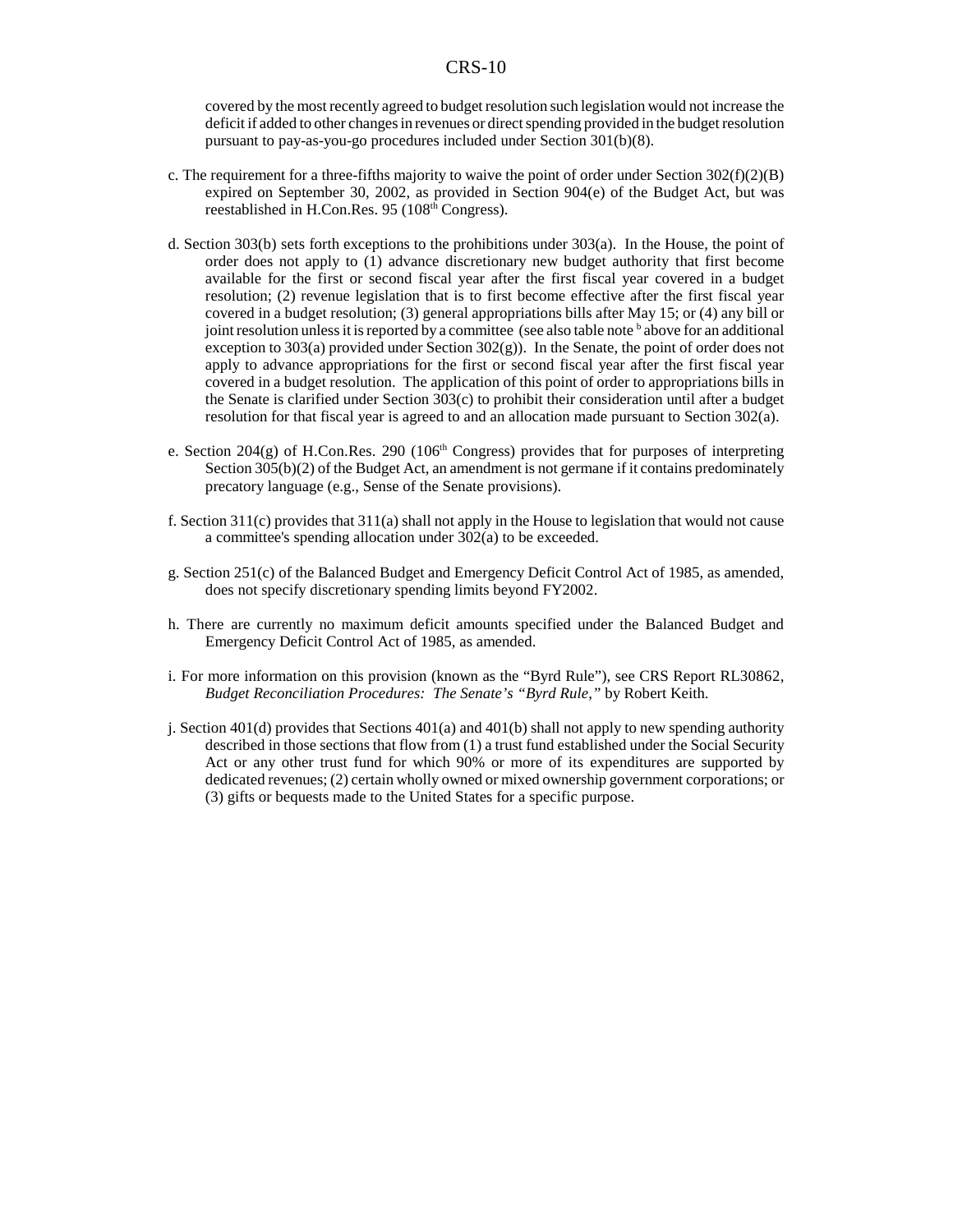| Table 2. Points of Order Under H.Con.Res. 95 (108th Congress) |  |
|---------------------------------------------------------------|--|
| (Budget Resolution for FY2004)                                |  |

| <b>Section</b> | <b>Description</b>                                                                                                                                                                                                                                                                                                                                                                                                                                                                           | <b>Application</b>                                                              | <b>Senate</b><br><b>Waiver</b><br>Vote <sup>a</sup> |
|----------------|----------------------------------------------------------------------------------------------------------------------------------------------------------------------------------------------------------------------------------------------------------------------------------------------------------------------------------------------------------------------------------------------------------------------------------------------------------------------------------------------|---------------------------------------------------------------------------------|-----------------------------------------------------|
| 202(a)         | In the Senate, prohibits the consideration<br>of a reconciliation bill reported pursuant<br>to this budget resolution that would<br>cause the total revenue reduction to<br>exceed \$322.524 billion or the total<br>outlay increase to exceed \$27.476<br>billion for the period of FY2003-<br>FY2013.                                                                                                                                                                                      | Reconciliation<br>bill, or<br>amendment.                                        | Three-fifths                                        |
| 501(b)         | In the Senate, prohibits the consideration<br>of advance appropriations, except as<br>specified in this budget resolution. <sup>b</sup>                                                                                                                                                                                                                                                                                                                                                      | Bill,<br>resolution,<br>amendment,<br>motion, or<br>conference<br>report.       | Three-fifths                                        |
| 502(c)(5)      | In the Senate, prohibits consideration of<br>provisions that include an emergency<br>designation as allowed under Section<br>$502(c)(2)$ of this budget resolution to<br>provide for exemption in the Senate<br>from budget enforcement mechanisms<br>under sections 302, 303, 311, and 401 of<br>the Congressional Budget Act of 1974,<br>and Sections 504 and 505 of this budget<br>resolution (except for discretionary<br>appropriations for defense). <sup>c</sup>                      | Bill,<br>resolution,<br>amendment,<br>motion, or<br>conference<br>report.       | Three-fifths                                        |
| 504(b)         | In the Senate, prohibits the consideration<br>of a measure or provisions that would<br>exceed any of the discretionary limits<br>(FY2003-FY2005) specified in this<br>section.                                                                                                                                                                                                                                                                                                               | Bill,<br>resolution,<br>amendment,<br>motion, or<br>conference<br>report.       | Three-fifths                                        |
| 505(a)         | In the Senate, prohibits consideration of<br>any direct spending or revenue<br>legislation that would increase or cause<br>an on-budget deficit for the first fiscal<br>year covered by the most recently<br>adopted budget resolution, the period of<br>the first five fiscal years covered by the<br>most recently adopted budget resolution,<br>or the five fiscal years following the first<br>five fiscal years covered by the most<br>recently adopted budget resolution. <sup>d</sup> | Bill, joint<br>resolution,<br>amendment,<br>motion, or<br>conference<br>report. | Three-fifths                                        |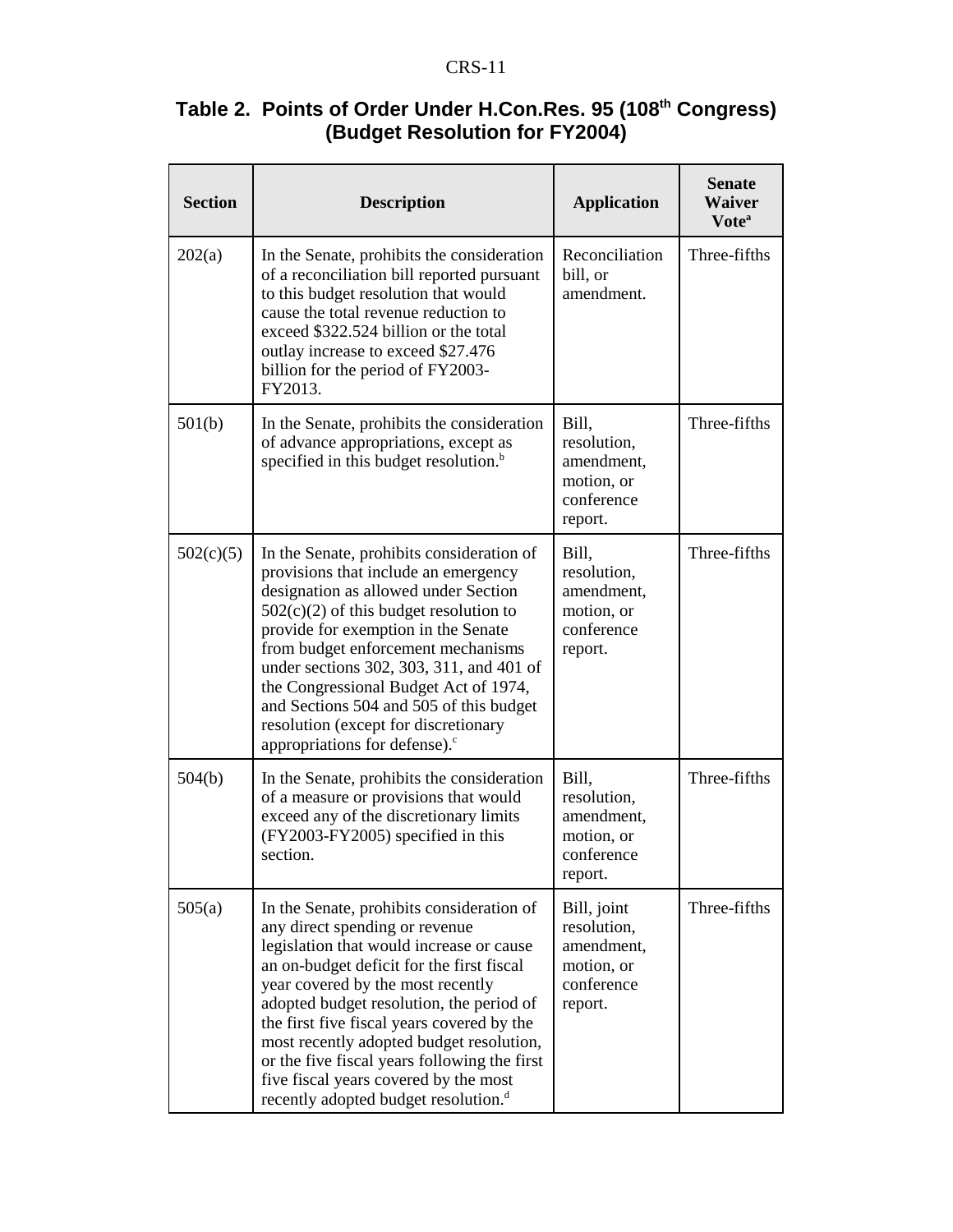- a. This column indicates the type of Senate vote necessary to approve a motion to waive the point of order listed. The term "three-fifths" means that a motion to waive the provision must be approved by three-fifths of the Members "duly chosen and sworn." The same voting requirement would also apply to a vote to appeal a ruling of the chair connected with the point of order.
- b. This section limits the consideration in the Senate of advance appropriations, except that advance appropriations may be provided for FY2005-FY2006 for those accounts specified in the joint explanatory statement of the conference report for this budget resolution (H.Rpt. 108-71) in an aggregate amount not to exceed \$23.158 billion. Section 501(a) establishes a similar limit for the House, but does not establish a point of order to enforce that limit.
- c. This section concerns the use of emergency designations, but does not establish any point of order against the spending itself. It also requires committees reporting legislation that includes provisions designated as emergency to include in the accompanying written report a justification for the designation. Section  $502(a)$  provides for the use of emergency designations to exempt in the House provisions so designated from budget enforcement mechanisms under Sections 302, 303, 311, and 401 of the Congressional Budget Act. The section does not, however, establish a point of order similar to that of the Senate to enforce or limit the use of such a designation. This point of order supercedes earlier, similar points of order provided in H.Con.Res. 68 and H.Con.Res. 290 (both  $106<sup>th</sup> Congress$ ). No expiration date was provided for the later point of order. The procedures in sections 251 and 252 of the Balanced Budget and Emergency Deficit Control Act of 1985, as amended, however, as cited in that provision expired on September 30, 2002, so the exemption from procedural consequence provided by an emergency designation no longer has the same application. No expiration date is provided for the current point of order.
- d. Estimates used for enforcing this point of order are measured against the surplus or deficit specified in the most recently adopted budget resolution. The operation of this point of order is more fully explained in CRS Report RL31943, *Budget Enforcement Procedures: Senate's Pay-As-You-Go (PAYGO) Rule*, by Bill Heniff, Jr. This point of order supercedes earlier, similar points of order provided in H.Con.Res. 67 (104<sup>th</sup> Congress) and H.Con.Res. 68 (106<sup>th</sup> Congress). The application of the current point of order is scheduled to expire on September 30, 2008 (under Section 505(e) of this budget resolution).